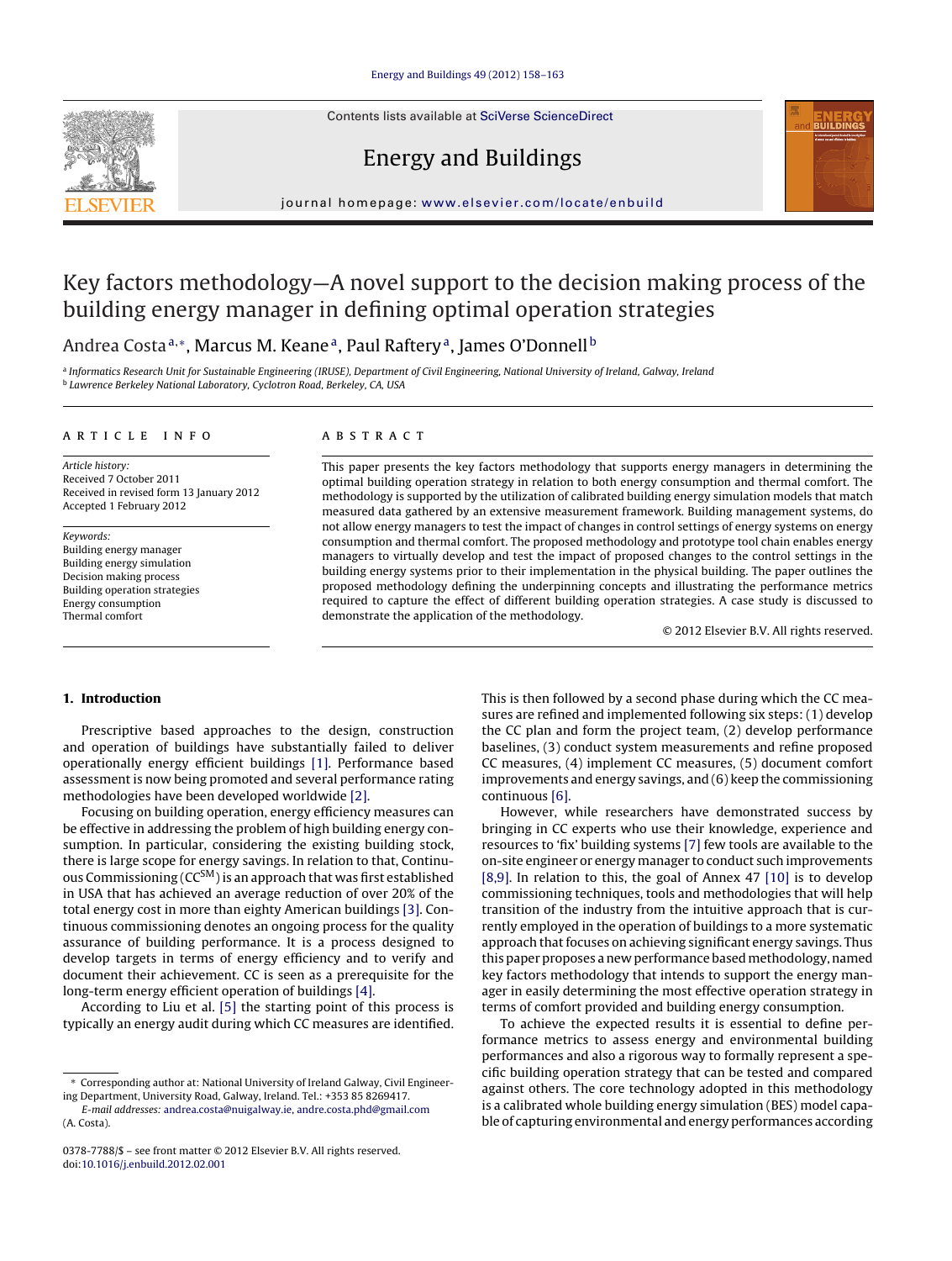to the predefined metrics. The BES model calibration is achieved according to a structured methodology [\[11\].](#page--1-0)

The following sections describe the calibrated BES models concept and then present the details of the key factors methodology focusing in particular on three aspects: the underpinning concepts, the implementation level and the performance metrics definition. Also a case study with detailed results and discussion is presented.

#### **2. Calibrated BES models**

Dynamic building energy simulation (BES) models are a mean of reducing greenhouse gas emissions and can provide substantial improvements in fuel consumption [\[12\].](#page--1-0) However, BES models are primarily used at the design stage of the Building Life Cycle (BLC) [\[13\]](#page--1-0) and not during building operation. This is because when assuming values and schedules for most of the input parameters the results are meaningful only for a comparison analysis between different design choices and are not accurate enough to predict the energy consumption during operation. Assuming that an adequate measurement framework is in place and a calibration methodology is defined, calibrated BES models can be used to investigate and optimize energy performance during the operation stage of the BLC. This demands an extensive physical measurement framework capable of gathering data to be used as building specific input for BES models. This need has driven both industry and academia to develop more robust and reliable cost effective measurement technologies to obtain values not only at the building level but also at more detailed level such as system components and thermal zones [\[14\].](#page--1-0) The resulting instrumented measurement framework gives the opportunity to measure different parameters from real buildings and use these measured values in place of those normally assumed with a significant margin of error during the design phase [\[15\].](#page--1-0) For example, with a set of electricity meters, it is possible to measure the real lighting and plug loads and their effective schedules for each zone, likewise for system components such as a fan or a pump. With  $CO<sub>2</sub>$  level or Passive Infra-Red (PIR) sensors it is be possible to identify proper occupancy patterns within a given zone, etc. These measurements are also beneficial for fault detection activities [\[16\].](#page--1-0) Therefore, a proper measurement framework can obtain building specific information for many of the parameters that are needed to input into the model and mitigates the number of assumptions that need to be made. Consequently BES models can be calibrated in order to provide outputs that match measured energy consumption [\[11\].](#page--1-0)

There are at least three downstream advantages arising from the use of calibrated energy simulation models during the operation stage of the BLC.

- 1. Continuity and consistent predictions The first important advantage is that, thanks to the available data streams and energy simulation models, it will be possible to explicitly tie the design intent to the energy performance of the real building. With a modelbased assessmentit will be possible to measure the same metrics during both design and operation and compare predicted to measured performance. This will in turn improve the design quality of new buildings as they will be more performance oriented [\[8\].](#page--1-0)
- 2. Support energy managers A calibrated energy simulation model represents a live, ideal building specific energy benchmark for a given building during its operation. This will be a significant advantage for energy managers in monitoring the energy consumption of their buildings.
- 3. Enhancement of the operation strategy The third advantage will be to facilitate the testing of different operation strategies in the model virtual environment analyzing the influence of each change

in operation strategy on both the energy consumption and the occupant comfort. In this manner, a more accurate selection of the most efficient operation strategy for a given level of comfort is possible. This process is formally described by the key factors methodology presented in this paper.

#### **3. Key factors methodology**

#### 3.1. Underpinning concepts

The objective of the key factors  $(K_f)$  methodology is to support energy managers in determining the optimal building operation strategy in relation to both energy consumption and occupants comfort. The key factors  $(K_f)$  are those parameters of the operation strategy that influence the environmental and energy performance of the building. Examples include temperature set-point, lighting levels set-point, etc. The determination of the optimal building operation is done following a systematic procedure. It consists of defining a process that allows evaluation of energy performance and thermal comfort resulting from changes to values and schedules that relate to the building's key factors. The effects of these changes are investigated in the virtual environment of the calibrated building energy simulation model and conveyed to the user in a structured and effective way.

The final goal is to reduce building energy consumption in a cost effective way. For this reason, this methodology focuses on the optimization of the operation strategy, which requires only changes in the control parameters; this is much more convenient than other improvements or Energy Conservation Measures (ECM) such as improvements to building envelope or system and plant retrofits.

Other researchers have done similar work regarding optimization of building operation and control. Burhenne and Jacob [\[17\]](#page--1-0) focus on the optimization of the pump schedule of the heating circuit. In this case, the set-point temperature in the conditioned space is given as a boundary condition with the aim of optimizing system component operation. In our case, the set-point temperature will be investigated as a variable instead of being a boundary condition. The idea is to carry out a model-based choice of the operation strategy of the building in relation to predefined metrics. This means, for example, that the set-point temperature in the conditioned space will be occupancy and comfort driven instead of a default values and schedules as common practice.

Nowadays building performance control is done normally on a monthly basis by evaluating energy consumption, which is based on utility bills, and by monitoring the occupant comfort, which is based on received complaints. Within this timescale, any effect of a single change in building operation is evaluated over a period of 1 month (and in some cases 1 year) comparing the result of the energy consumption with the previous years and taking into account the influence of a different external climate. This is usually done with weather normalization (typically using the degree-days method). Calibrated building energy simulation models offer a virtual environment in which to test potentially thousands of different modifications to operation strategies and quickly evaluate their effects on the monthly/yearly energy consumption and occupant comfort.

The key factors  $(K_f)$  methodology proposes to focus on the relationship between energy consumption, thermal comfort and the operation strategy defined by the key factors set  $(K_f SET)$ . The set contains a specific schedules andvalues combinationofthe selected key factors.

The key factors are dependent on the available actuators in the considered building and on its HVAC system components. The larger the number of actuators, the more control the user has over